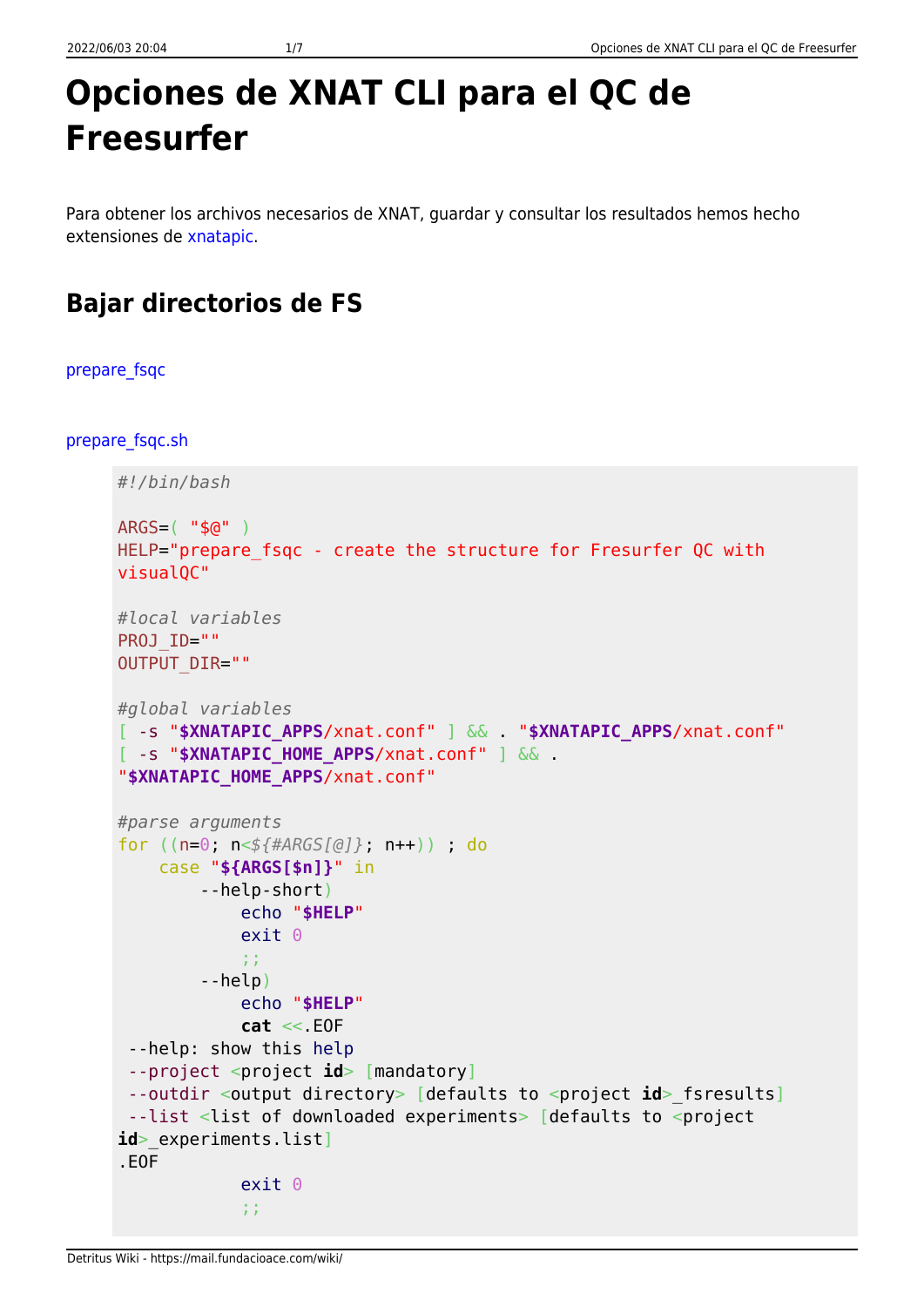```
 --project)
              let n=n+1
              PROJ_ID="${ARGS[$n]}"
              ;;
          --outdir)
              let n=n+1
              OUTPUT_DIR="$(echo "${ARGS[$n]}" | sed 's/[
\n\r\t]\+/+/g')"
\mathbb{Z}^2 ; \mathbb{Z}^2 ; \mathbb{Z}^2 ; \mathbb{Z}^2 ; \mathbb{Z}^2 ; \mathbb{Z}^2 ;
          --list)
              let n=n+1
              OUTPUT_LIST="$(echo "${ARGS[$n]}" | sed 's/[
\n\r\t]\+/+/g')"
              ;;
          -*)
              echo "Warning: ignoring option or command ${ARGS[$n]}" >&2
              ;;
          *)
              echo "Warning: ignoring option or command ${ARGS[$n]}" >&2
              ;;
     esac
done
#checks
if [ -z "$PROJ_ID" ]; then
     echo "Error: a project ID is required" >&2
     exit 1
fi
#defaults
[ -z "$OUTPUT_DIR" ] && OUTPUT_DIR="${PROJ_ID}_fsresults"
[ -z "$OUTPUT_LIST" ] && OUTPUT_LIST="${PROJ_ID}_experiments.list"
#prepare
[ ! -d $OUTPUT_DIR ] && mkdir $OUTPUT_DIR
if [ -f $OUTPUT_LIST ]; then rm -rf $OUTPUT_LIST; fi
TEMP_ELIST=$(mktemp -t fsqc.XXXXXXXX)
#run
if ! curl -f -X GET -u "$USER:$PASSWORD"
"$HOST/data/projects/$PROJ_ID/experiments?xsiType=xnat:mrSessionData"
2>/dev/null | jq '.' > $TEMP ELIST ; then
     echo "Error: server reported an error" >&2
     exit 1;
else
     TOTAL=$(cat $TEMP_ELIST | jq '.ResultSet.totalRecords' | sed
's/"//g')
     let TOTAL=TOTAL-1
     for SBJ in $(seq 0 $TOTAL); do
         XEXP=$(cat $TEMP_ELIST | jq ".ResultSet.Result[$SBJ].ID" | sed
's/"//g')
         echo "Processing $XEXP ... ($(($SBJ+1))/$(($TOTAL+1)))"
          FSR=`curl -f -X GET -u "$USER:$PASSWORD"
```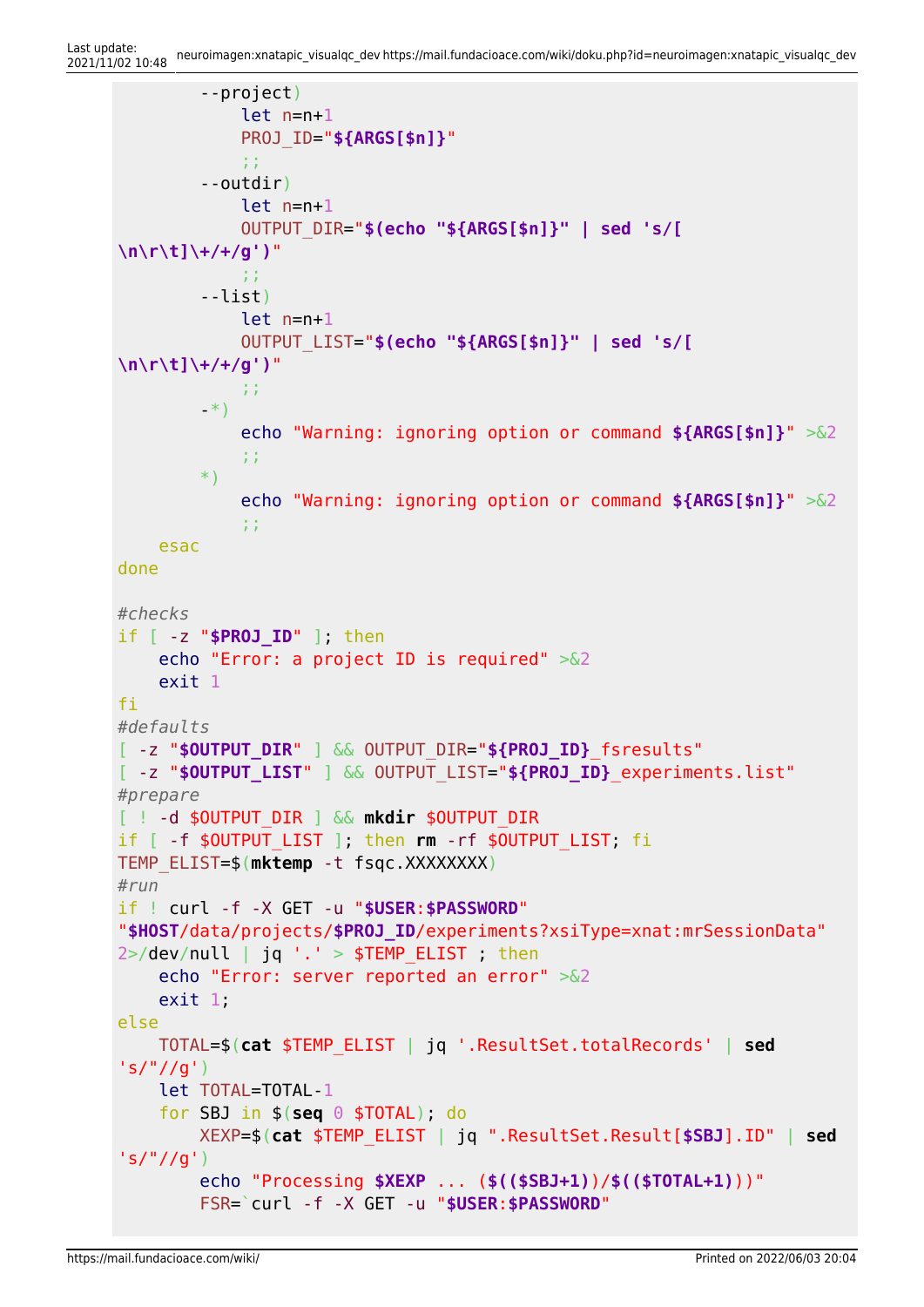```
"$HOST/data/experiments/$XEXP/files" 2>/dev/null | jq
'.ResultSet.Result[].URI' | grep "\.tar\.gz" | sed 's/"//g'`
        if [ $FSR ], then
            echo "$XEXP" >> $0UTPUT LIST
            [ ! -d $OUTPUT DIR/$XEXP ] && mkdir $OUTPUT_DIR/$XEXP
            TEMP TAR=$(mktemp -t fsdir.XXXXXXXX.tar.gz)
            curl -f -X GET -u "$USER:$PASSWORD" "$HOST$FSR" -0
$TEMP TAR 2>/dev/null
            #tar xzf $TEMP TAR --strip-components=1 -C
$OUTPUT DIR/$XEXP
            tar xzf $TEMP TAR --strip-components=1 -C $0UTPUT DIR/$XEXP
*/mri/\{orig, apare+aseq\}.mgz */label/*.aparc.* /surf/*.pial
            rm $TEMP TAR
        fi
   done
fi
rm $TEMP ELIST
echo "So long, and thanks for all the fish!"
```
## **Subir QC de FS**

```
upload fsqc
```
upload fsqc.sh

```
#!/bin/bash
ARGS = ( "$@" )HELP="upload fsgc - upload visualQC Freesurfer results"
#local variables
INPUT DIR=""
#global variables
[ -s "$XNATAPIC APPS/xnat.conf" ] && "$XNATAPIC APPS/xnat.conf"
[ -s "$XNATAPIC HOME APPS/xnat.conf" ] && .
"$XNATAPIC HOME APPS/xnat.conf"
#parse arguments
for ((n=0; n<\frac{\epsilon}{4}4ARGS[@]; n++) ); do
    case "${ARGS[$n]}" in
        --help-short)
             echo "$HELP"
             exit<sub>0</sub>ΩÝ.
         -help)
             echo "$HELP"
```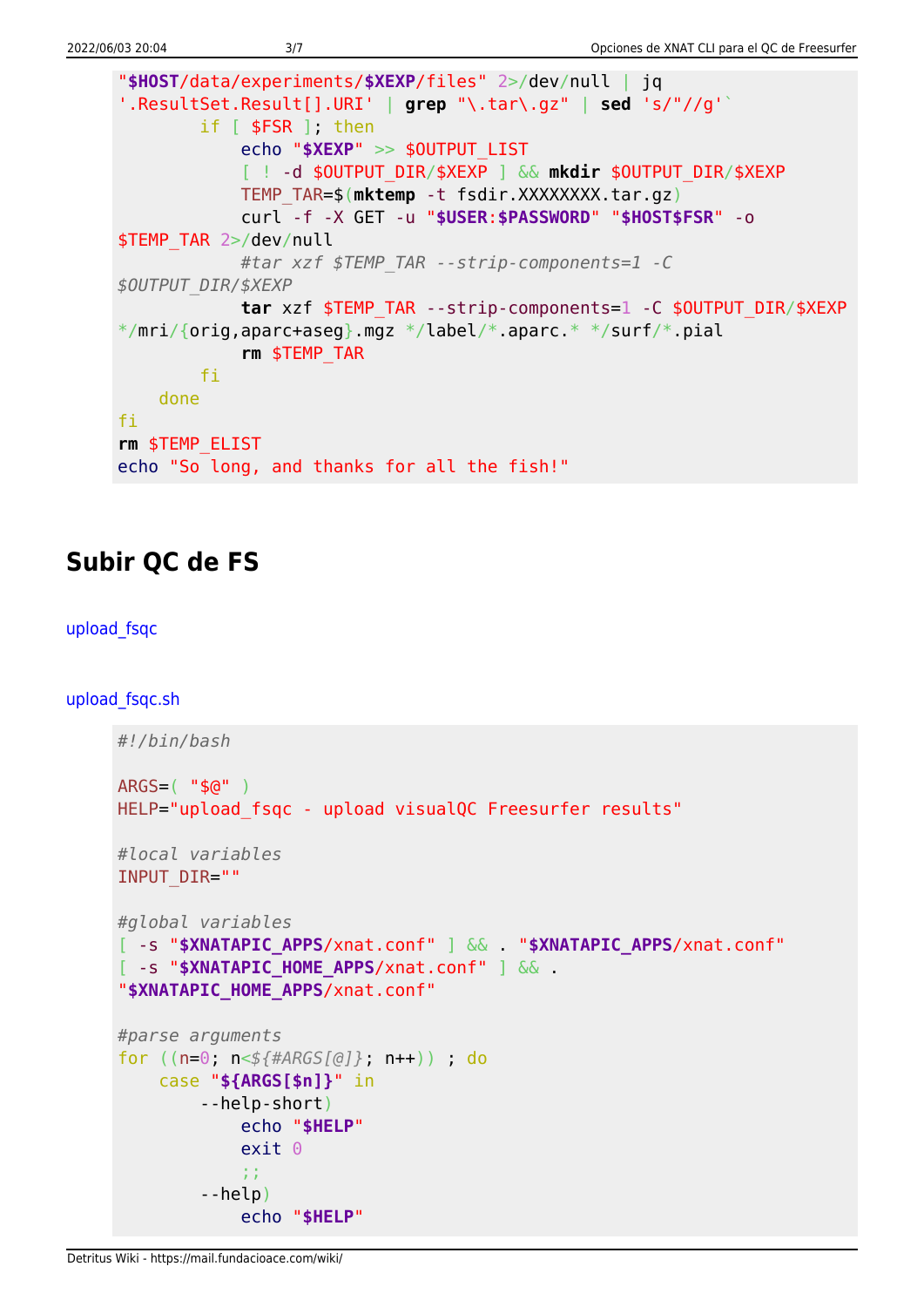```
 cat <<.EOF
  --help: show this help
 --qcdir <directory with visualQC results> [mandatory]
.EOF
              exit 0
\mathbb{Z}^2 ; \mathbb{Z}^2 ; \mathbb{Z}^2 ; \mathbb{Z}^2 ; \mathbb{Z}^2 ; \mathbb{Z}^2 ;
         --qcdir)
              let n=n+1
              INPUT_DIR="${ARGS[$n]}"
              ;;
          -*)
              echo "Warning: ignoring option or command ${ARGS[$n]}" >&2
              ;;
         *)
              echo "Warning: ignoring option or command ${ARGS[$n]}" >&2
              ;;
     esac
done
#checks
if [ -z "$INPUT_DIR" ]; then
     echo "Error: input directory is required" >&2
     exit 1
fi
#input files and directories
IMG_DIR="$INPUT_DIR/annot_visualizations"
RATINGS0="$INPUT DIR/ratings/cortical contour rate freesurfer orig.mgz
ratings.all.csv"
END=$(tail -c 1 $RATINGS0)
RATINGS=$(mktemp -t fsqc_ratings.XXXXXXXX)
cp $RATINGS0 $RATINGS
if [ "$END" != "" ]; then echo "" >> $RATINGS; fi
#run
while read LINE; do
     XEXP=$(echo $LINE | awk -F"," '{print $1}')
     QCR=$(echo $LINE | awk -F"," '{print $2}')
     NOTE=$(echo $LINE | awk -F"," '{print $3}' | sed 's/Notes://')
RESULT="{\"ResultSet\":{\"Result\":[{\"rating\":\"$QCR\",\"notes\":\"$N
OTE\"}]}}"
     TEMP_RESULT_FILE=$(mktemp -t fsqc_results.XXXXXXXX)
     echo $RESULT > $TEMP_RESULT_FILE
     curl -f -X PUT -u "$USER:$PASSWORD"
"$HOST/data/experiments/$XEXP/resources/fsqc"
     curl -f -X PUT -u "$USER:$PASSWORD"
"$HOST/data/experiments/$XEXP/resources/fsqc/files/rating.json?overwrit
e=true" -F file="@$TEMP_RESULT_FILE"
     for IMG in $IMG_DIR/$XEXP*.tif; do
         NAME=$(basename $IMG)
         curl -f -X PUT -u "$USER:$PASSWORD"
"$HOST/data/experiments/$XEXP/resources/fsqc/files/$NAME?overwrite=true
" -F file="@$IMG"
```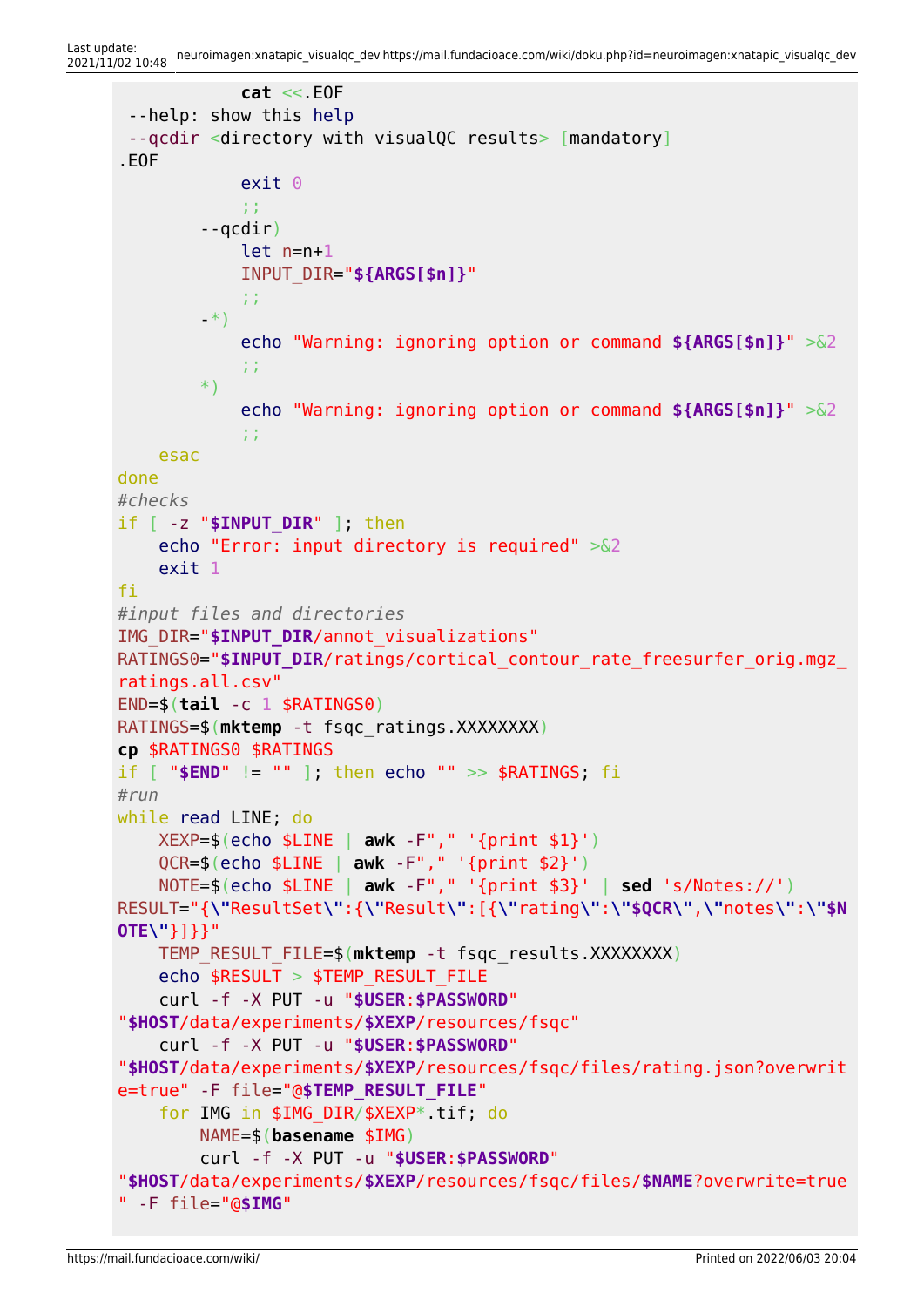```
done
    rm $TEMP_RESULT_FILE
done < $RATINGS
#echo "So long, and thanks for all the fish!"
```
## **Consultar datos de QC**

get fsgc

get fsgc.sh

```
#!/bin/bash
ARGS = ( "$a" )
HELP="get fsqc - get the results of Fresurfer QC"
#local variables
PR0J ID=""
OUTPUT=""
#global variables
[ -s "$XNATAPIC_APPS/xnat.conf" ] && . "$XNATAPIC APPS/xnat.conf"
[ -s "$XNATAPIC HOME APPS/xnat.conf" ] &&
"$XNATAPIC HOME APPS/xnat.conf"
#parse arguments
for ((n=0; n<\frac{1}{4}4ARGS[@]; n++) ; do
    case "${ARGS[$n]}" in
        -help-short)echo "$HELP"
             exit<sub>0</sub>\pm \pm-help)
             echo "$HELP"
             cat \ll E0F--help: show this help
 --project_id <project id> [mandatory]
 --output <output directory> [defaults to <project id> fsqc.csv]
EOFexit<sub>0</sub>\ddot{x}--project id)
             let n=n+1PROJ ID="${ARGS[$n]}"
             3.3^{\circ}- - output)let n=n+1
```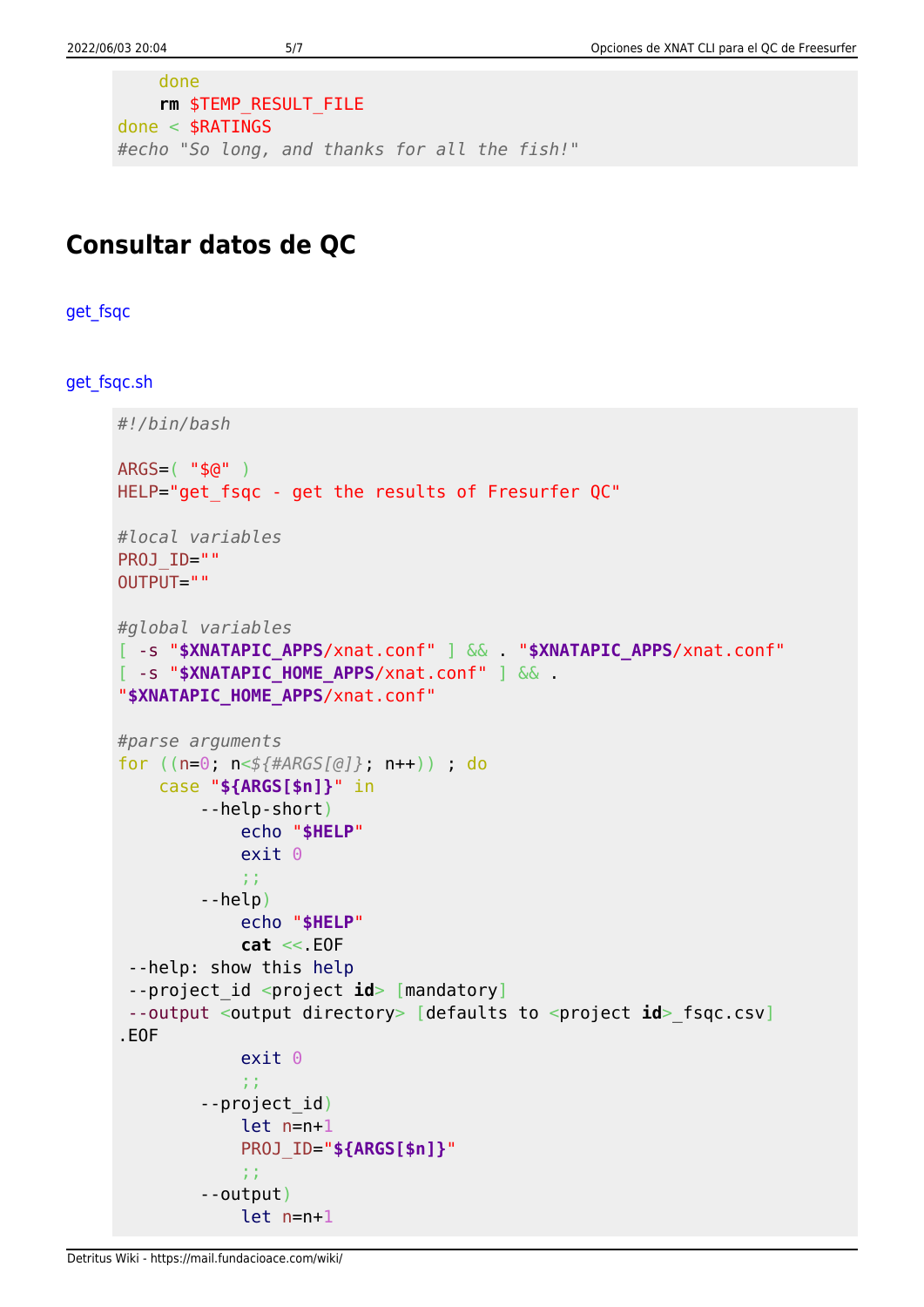```
 OUTPUT="$(echo "${ARGS[$n]}" | sed 's/[ \n\r\t]\+/+/g')"
             ;;
         -*)
             echo "Warning: ignoring option or command ${ARGS[$n]}" >&2
             ;;
         *)
             echo "Warning: ignoring option or command ${ARGS[$n]}" >&2
             ;;
    esac
done
#checks
if [ -z "$PROJ_ID" ]; then
     echo "Error: a project ID is required" >&2
     exit 1
fi
#defaults
[ -z "$OUTPUT" ] && OUTPUT="${PROJ_ID}_fsqc.csv"
#prepare
if [ -f $OUTPUT ]; then rm -rf $OUTPUT; fi
TEMP_SLIST=$(mktemp -t xsbjs.XXXXXXXX)
#run
if ! curl -f -X GET -u "$USER:$PASSWORD"
"$HOST/data/projects/$PROJ_ID/subjects" 2>/dev/null | jq '.' >
$TEMP SLIST ; then
     echo "Error: server reported an error" >&2
     exit 1;
else
    TOTAL=$(cat $TEMP_SLIST | jq '.ResultSet.totalRecords' | sed
's/"//g')
     let TOTAL=TOTAL-1
     for SBJ in $(seq 0 $TOTAL); do
         XSBJ=$(cat $TEMP_SLIST | jq ".ResultSet.Result[$SBJ].ID" | sed
's/"//g')
         XSBJ_LABEL=$(cat $TEMP_SLIST | jq
".ResultSet.Result[$SBJ].label" | sed 's/"//g')
         echo "Processing $XSBJ ... ($(($SBJ+1))/$(($TOTAL+1)))"
         MRI=`curl -f -X GET -u "$USER:$PASSWORD"
"$HOST/data/projects/$PROJ_ID/subjects/$XSBJ/experiments?xsiType=xnat:m
rSessionData" 2>/dev/null | jq '.ResultSet.Result[].ID' | sed 's/"//g'`
        if [ $MRI ]; then
             TEMP_FSQC=$(mktemp -t xfsqc.XXXXXXXX)
             if curl -f -X GET -u "$USER:$PASSWORD"
"$HOST/data/experiments/$MRI/resources/fsqc/files/rating.json"
2>/dev/null | jq '.' > $TEMP FSQC ; then
                 XRAT=$(cat $TEMP_FSQC | jq
'.ResultSet.Result[].rating')
                 XNOTES=$(cat $TEMP_FSQC | jq
'.ResultSet.Result[].notes')
                 if [ ! -z "$XRAT" ]; then echo "$XSBJ_LABEL, $XRAT,
```